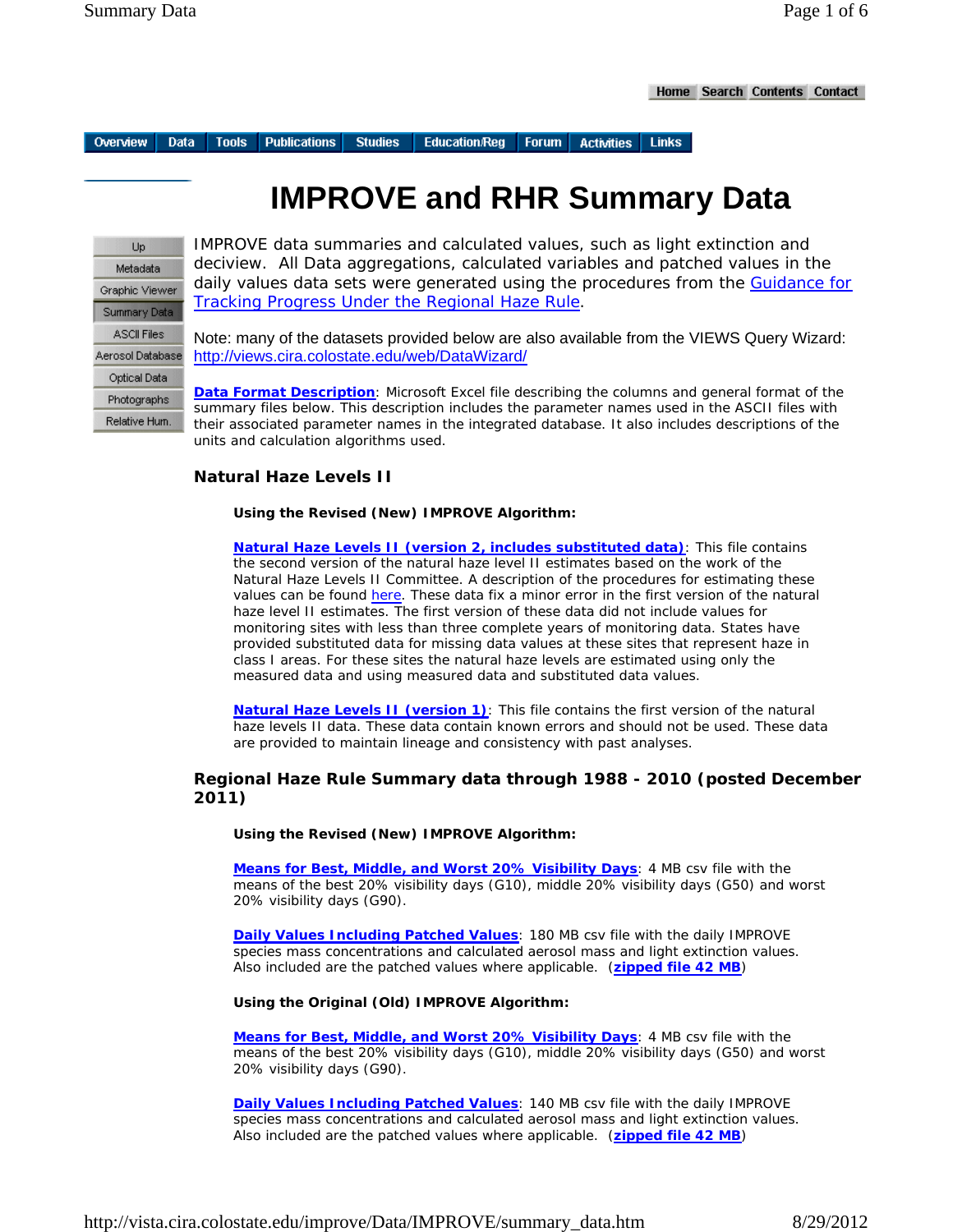## **Regional Haze Rule Summary data through 1988 - 2008 (posted November 2008)**

**Using the Revised (New) IMPROVE Algorithm:**

**Means for Best, Middle, and Worst 20% Visibility Days**: 3 MB csv file with the means of the best 20% visibility days (G10), middle 20% visibility days (G50) and worst 20% visibility days (G90).

**Daily Values Including Patched Values**: 150 MB csv file with the daily IMPROVE species mass concentrations and calculated aerosol mass and light extinction values. Also included are the patched values where applicable.

#### **Using the Original (Old) IMPROVE Algorithm:**

**Means for Best, Middle, and Worst 20% Visibility Days**: 3 MB csv file with the means of the best 20% visibility days (G10), middle 20% visibility days (G50) and worst 20% visibility days (G90).

**Daily Values Including Patched Values**: 115 MB csv file with the daily IMPROVE species mass concentrations and calculated aerosol mass and light extinction values. Also included are the patched values where applicable.

## **Regional Haze Rule Summary data through 1988 - 2004 (posted March 2006)**

#### **Using the Revised (New) IMPROVE Algorithm:**

NOTE: Data aggregations, calculated variables and patched values in the daily values data sets were generated using the procedures from the **Guidance for Tracking Progress** Under the Regional Haze Rule.)

**Baseline Haze Metrics for Best and Worst 20% Visibility Days**: 226 KB xls file with the means of the best 20% visibility days (G10), worst 20% visibility days (G90), and all visibility days (G100)for the 5 year Regional Haze Rule baseline period (2000-2004). The baseline values were calculated following the RHR guidance documents using the new IMPROVE algorithm both with and without the State supplied substituted data.

**Means for Best, Middle, and Worst 20% Visibility Days**: 3 MB csv file with the means of the best 20% visibility days (G10), middle 20% visibility days (G50) and worst 20% visibility days (G90).

**Daily Values Including Patched Values**: 100 MB csv file with the daily IMPROVE species mass concentrations and calculated aerosol mass and light extinction values. Also included are the patched values where applicable.

#### **Using the Original (Old) IMPROVE Algorithm:**

**Means for Best, Middle, and Worst 20% Visibility Days**: 3 MB csv file with the means of the best 20% visibility days (G10), middle 20% visibility days (G50) and worst 20% visibility days (G90).

**Daily Values Including Patched Values**: 73 MB csv file with the daily IMPROVE species mass concentrations and calculated aerosol mass and light extinction values. Also included are the patched values where applicable.

# **NOTE: The following summary data used calculation procedures and/or data that has since been revised. These data are maintained**

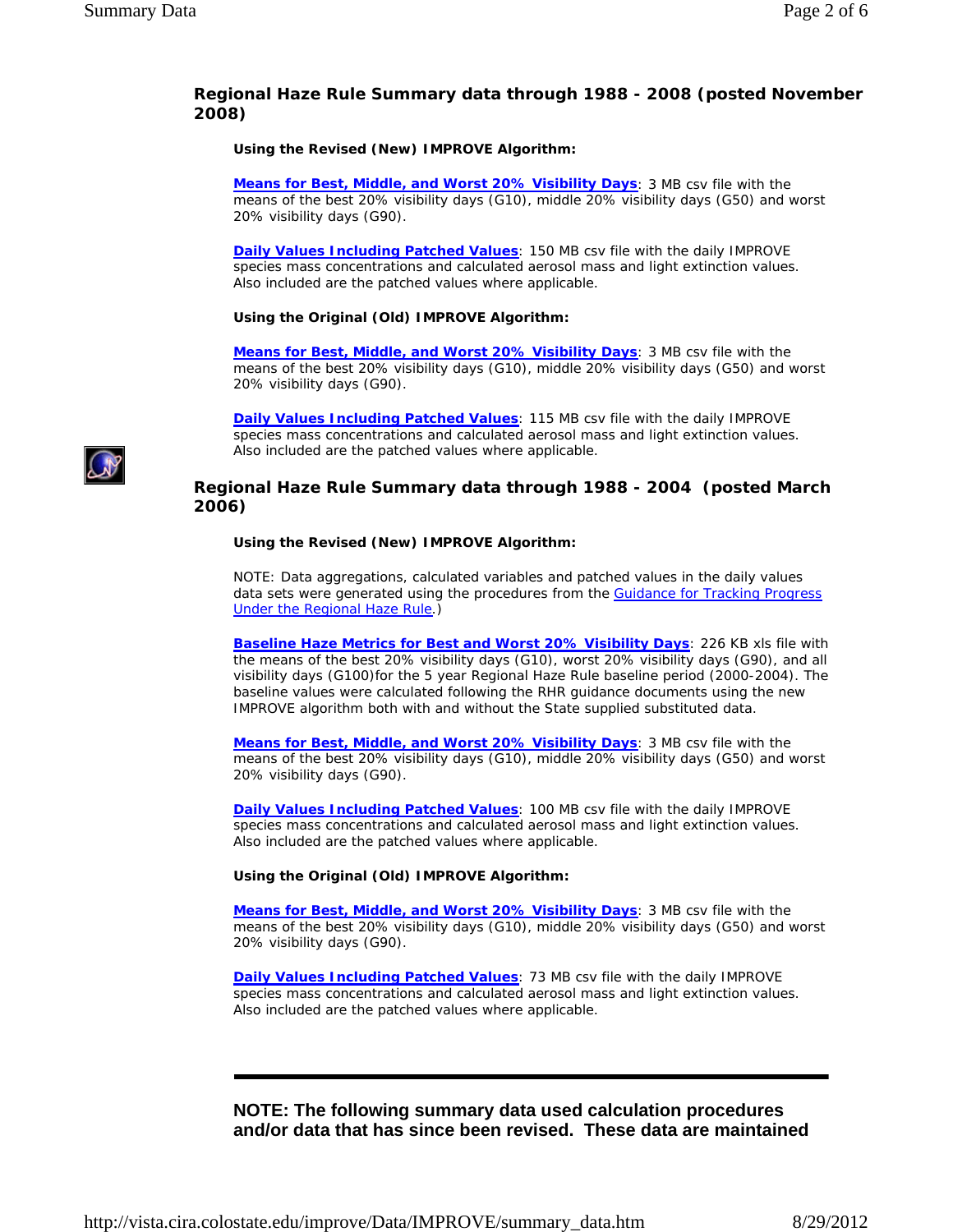## **for historical reason and should not be used for new analyses.**

## **Summary data through 2003: (Updated 2/05)**

#### **Means for Best, Middle, and Worst 20% Visibility Days**

900 KB csv file with the means of the best 20% visibility days (G10), middle 20% visibility days (G50) and worst 20% visibility days (G90). These data aggregations were generated using the procedures from the Guidance for Tracking Progress Under the Regional Haze Rule.

#### **Daily Values Including Patched Values**

28 MB csv file with the daily IMPROVE species mass concentrations and calculated aerosol mass and light extinction values. Also included are the patched values where applicable. Calculated variables and patched values were generated using the procedures from the Guidance for Tracking Progress Under the Regional Haze Rule.

**Header Description** 18 KB excel file with descriptions of headers for the above two files. This includes parameter names as presented in the ASCII files and related parameter names in VIEWS, units, and calculation algorithms.

## **Summary data through 2002: (Updated 2/04)**

#### **Means for Best, Middle, and Worst 20% Visibility Days**

900 KB csv file with the means of the best 20% visibility days (G10), middle 20% visibility days (G50) and worst 20% visibility days (G90). These data aggregations were generated using the procedures from the Guidance for Tracking Progress Under the Regional Haze Rule.

#### **Daily Values Including Patched Values**

28 MB csv file with the daily IMPROVE species mass concentrations and calculated aerosol mass and light extinction values. Also included are the patched values where applicable. Calculated variables and patched values were generated using the procedures from the Guidance for Tracking Progress Under the Regional Haze Rule.

**Header Description** 18 KB excel file with descriptions of headers for the above two files. This includes parameter names as presented in the ASCII files and related parameter names in VIEWS, units, and calculation algorithms.

## **Summary Data using Regional Haze Guidance Document (interim 2002) procedures**

These data are used to generate some of the graphics presented in the Spatial Patterns, Composition, Trends, and Back Trajectories pages of the Annual Summary. The files here have data for the aerosol site (ASITE) and tracking progress site (TPSITE). Cases where the ASITE is different from the TPSITE are those where a Class I area designated as TPSITE uses aerosol data from a nearby Class I area designated as ASITE while using fRH from the TPSITE to calculate visibility metrics such as aerosol extinction and dv. Due to a possible bias in the pre 6/1996 nitrate data (see IMPROVE QA issues) the summary data are also reported with a constant particle NO3 value in metrics requiring particle NO3. These NO3 adjusted data are recommended for trend analysis prior to 2000, while the unadjusted data are recommended for use from 2000 on, or the period of Regional Haze Rule implementation.

#### **Trends (5 Yr Rolling Avg) - Average Aerosol Components for 20% best, worst and middle visibility days (Update 4/03)**

Five year rolling annual average concentrations of the total fine (PM2.5) and coarse (PM2.5-PM10) mass and major fine aerosol types for the 20% best (Group 10), worst (Group 90) and middle (Group 50) visibility days. The fractional contribution of the aerosol types to the reconstructed fine aerosol mass is also provided. These data are for all IMPROVE sites with data from 1988 - 2001. These data were used to construct the long term aerosol trends. **Data calculated using constant particle NO3 values can be obtained here**. Datasets formatted for data processing can be found **here** and **here**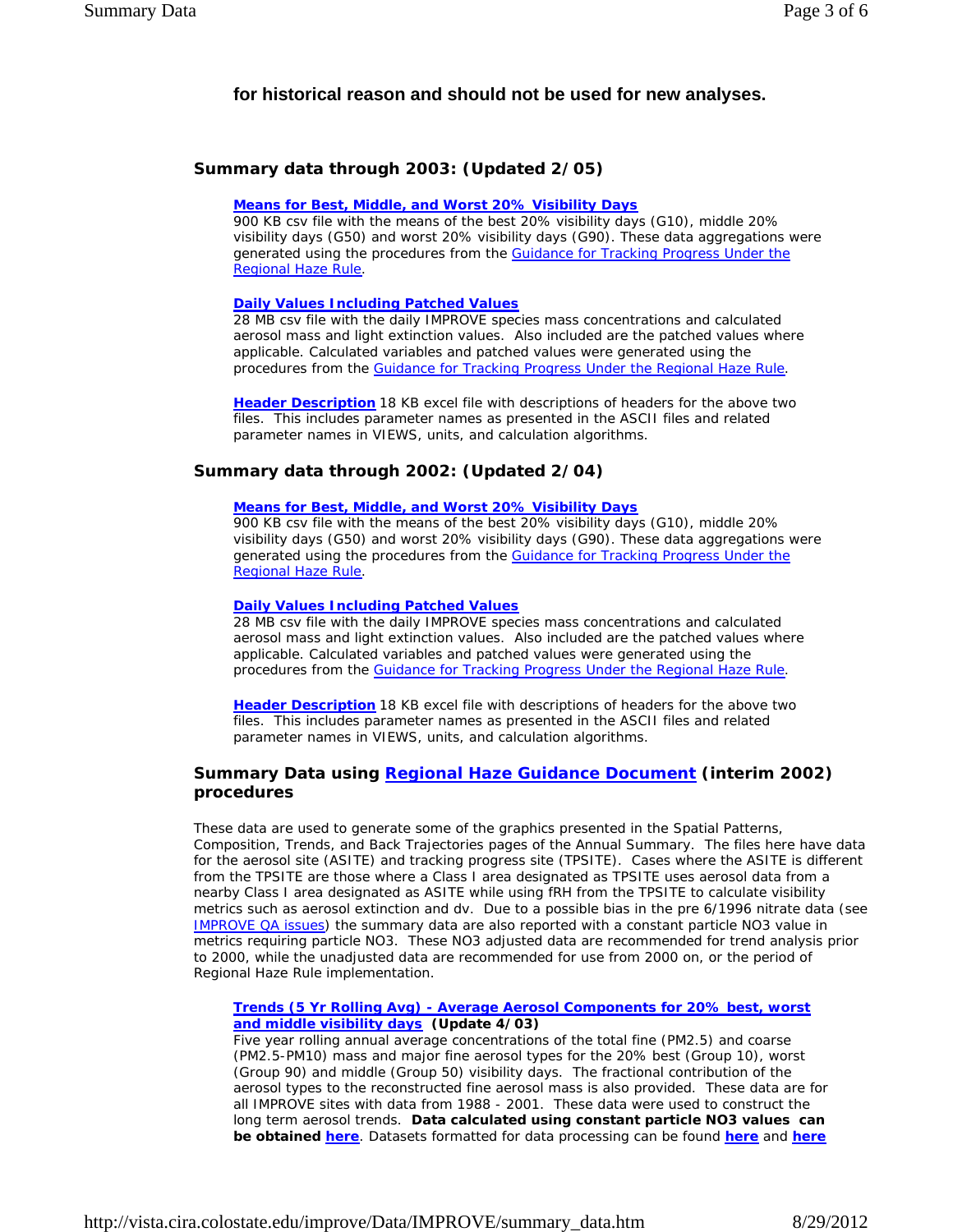(const. NO3). These trends were generated using the procedures from the Draft Guidance for Tracking Progress Under the Regional Haze Rule.

#### **Trends (5 Yr Rolling Avg) - Average Light Extinction for 20% best, worst and middle visibility days (Update 4/03)**

Five year rolling annual averages of reconstructed light extinction and the light scattering of the major aerosol types for the 20% best (Group 10), worst (Group 90) and middle (Group 50) visibility days. The fractional contribution of aerosol type light scattering to reconstructed extinction is also provided. These data are for all IMPROVE sites with data from 1988 - 2001. These data were used to construct the long term reconstructed light extinction trends. **Data calculated using constant particle NO3 values can be obtained here**. Datasets formatted for data processing can be found **here** and **here** (const. NO3). These trends were generated using the procedures from the Draft Guidance for Tracking Progress Under the Regional Haze Rule.

#### **Trends (1 Yr) - Average Aerosol Components for 20% best, worst and middle visibility days (Update 4/03)**

Annual average concentrations of the total fine (PM2.5) and coarse (PM2.5-PM10) mass and major fine aerosol types for the 20% best (Group 10), worst (Group 90) and middle (Group 50) visibility days. The fractional contribution of the aerosol types to the reconstructed fine aerosol mass is also provided. These data are for all IMPROVE sites with data from 1988 - 2001. These data were used to construct the long term aerosol trends. **Data calculated using constant particle NO3 values can be obtained here**. Datasets formatted for data processing can be found **here** and **here** (const. NO3). These trends were generated using the procedures from the **Draft Guidance for** Tracking Progress Under the Regional Haze Rule.

#### **Trends (1 Yr) - Average Light Extinction for 20% best, worst and middle visibility days (Update 4/03)**

Annual averages of reconstructed light extinction and the light scattering of the major aerosol types for the 20% best (Group 10), worst (Group 90) and middle (Group 50) visibility days. The fractional contribution of aerosol type light scattering to reconstructed extinction is also provided. These data are for all IMPROVE sites with data from 1988 - 2001. These data were used to construct the long term reconstructed light extinction trends. **Data calculated using constant particle NO3 values can be obtained here**. Datasets formatted for data processing can be found **here** and **here** (const. NO3). These trends were generated using the procedures from the Draft Guidance for Tracking Progress Under the Regional Haze Rule.

# **Summary Data using Regional Haze Guidance Document (draft September 2001) procedures**

**Trends (5 Yr Rolling Avg) - Average Aerosol Components for 20% best, worst**  and middle visibility days (Update 3/02)- Five year rolling annual average concentrations of the total fine (PM2.5) and coarse (PM2.5-PM10) mass and major fine aerosol types for the 20% best, worst and middle visibility days. The fractional contribution of the aerosol types to the reconstructed fine aerosol mass is also provided. These data are for all IMPROVE sites with data from 1988 - 1998. These data were used to construct the long term aerosol trends. **A fixed length ASCII file can be obtained here**. These trends were generated using the procedures from the Draft Guidance for Tracking Progress Under the Regional Haze Rule.

**Trends (5 Yr Rolling Avg) - Average Light Extinction for 20% best, worst and middle visibility days (Update 3/02)-** Five year rolling annual averages of reconstructed light extinction and the light scattering of the major aerosol types for the 20% best, worst and middle visibility days. The fractional contribution of aerosol type light scattering to reconstructed extinction is also provided. These data are for all IMPROVE sites with data from 1988 - 1998. These data were used to construct the long term reconstructed light extinction trends. **A fixed length ASCII file can be obtained here**. These trends were generated using the procedures from the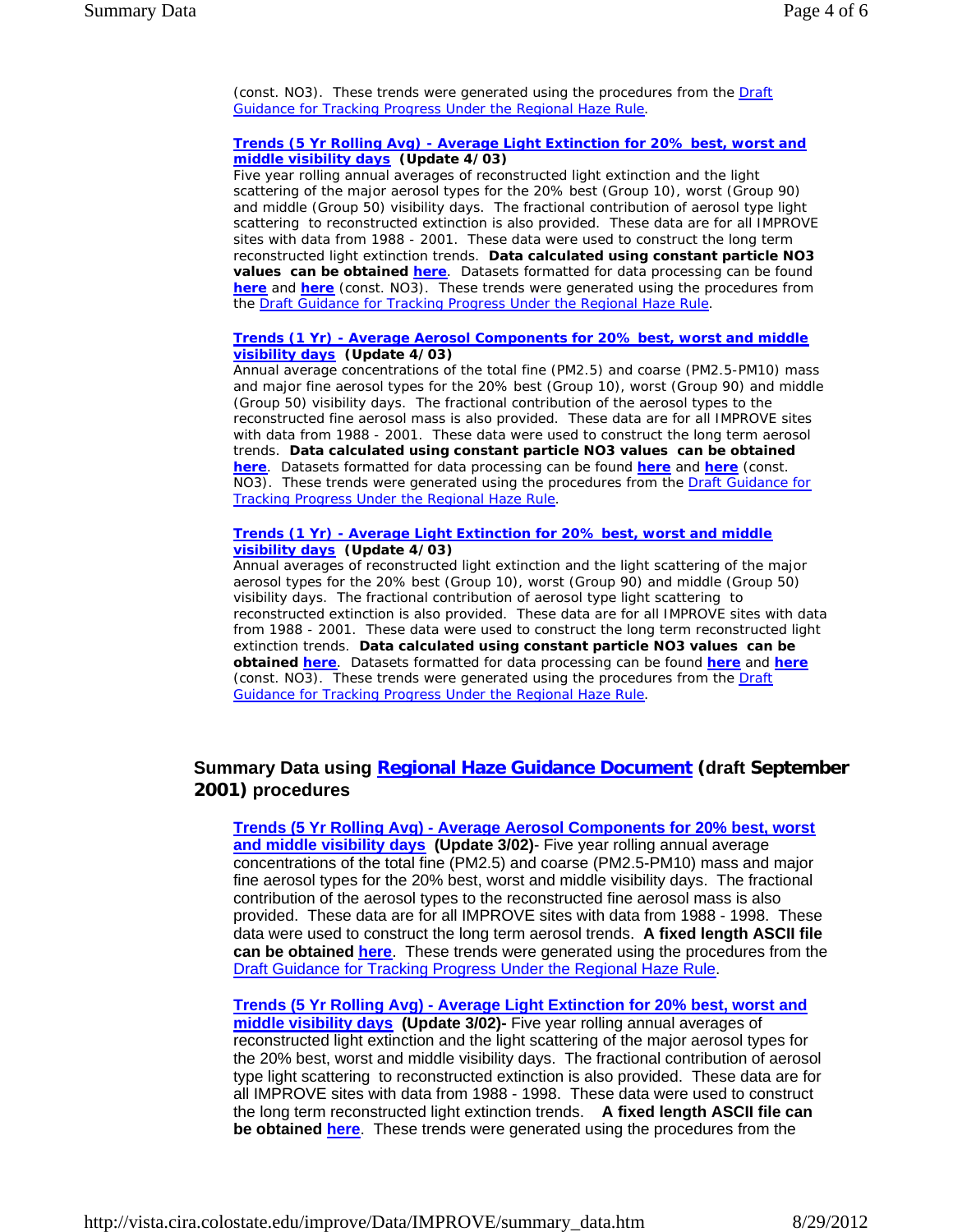## Draft Guidance for Tracking Progress Under the Regional Haze Rule.

**Trends (1 Yr) - Average Aerosol Components for 20% best, worst and middle visibility days (Update 3/02)**- Annual average concentrations of the total fine (PM2.5) and coarse (PM2.5-PM10) mass and major fine aerosol types for the 20% best, worst and middle visibility days. The fractional contribution of the aerosol types to the reconstructed fine aerosol mass is also provided. These data are for all IMPROVE sites with data from 1988 - 1998. These data were used to construct the long term aerosol trends. **A fixed length ASCII file can be obtained here**. These trends were generated using the procedures from the Draft Guidance for Tracking Progress Under the Regional Haze Rule.

**Trends (1 Yr) - Average Light Extinction for 20% best, worst and middle** 

**visibility days (Update 3/02)-** Annual averages of reconstructed light extinction and the light scattering of the major aerosol types for the 20% best, worst and middle visibility days. The fractional contribution of aerosol type light scattering to reconstructed extinction is also provided. These data are for all IMPROVE sites with data from 1988 - 1998. These data were used to construct the long term reconstructed light extinction trends. **A fixed length ASCII file can be obtained here**. These trends were generated using the procedures from the Draft Guidance for Tracking Progress Under the Regional Haze Rule.

**20% Worst Visibility Days (Update 3/02) -** Daily aerosol composite components and their contribution to light extinction for the 20% worst visibility days for each year from 1989 - 1999.

**20% Best Visibility Days (Update 3/02)** - Daily aerosol composite components and their contribution to light extinction for the 20% best visibility days for each year from 1989 - 1999.

#### **Summary Data from 2000 IMPROVE Report**

**Annual and Seasonal Fine Mass Composition** - Annual and seasonal concentrations of the fine mass and major aerosol types aggregated over three years March 1996 - February 1999. The fractional contribution of each aerosol type to fine mass is also provided.

**Annual and Seasonal Light Extinction Budget - Annual and seasonal** reconstructed light extinction and absolute and relative contribution from the major aerosol types during the three year period March 1996 - February 1999.

**Monthly Fine Mass Composition** - Monthly summary data of reconstructed fine mass (PM2.5) and major fine aerosol species, (ammonium sulfate, ammonium nitrate, organics, light absorbing carbon, and fine soil. The data are aggregated over the 3 year period from March 1996 to February 1999. These data were used to create seasonal bar charts of the fine mass composition.

**Monthly Light Extinction Budget -** Monthly summary data of reconstructed aerosol extinction and species specific extinction for the fine aerosol species, ammonium sulfate, ammonium nitrate, organics, light absorbing carbon, and fine soil combined with coarse mass. The data are aggregated over the 3 year period from March 1996 to February 1999. These data were used to create seasonal light extinction budget bar charts .

**Light Extinction Diurnal Cycles** - Hourly light extinction data from IMPROVE transmissometer sites for each season of the year. In addition, the hourly F(rh), RH and temperature are provided. The aggregation was performed over each sites entire time series. These data were used to create bext diurnal cycles.